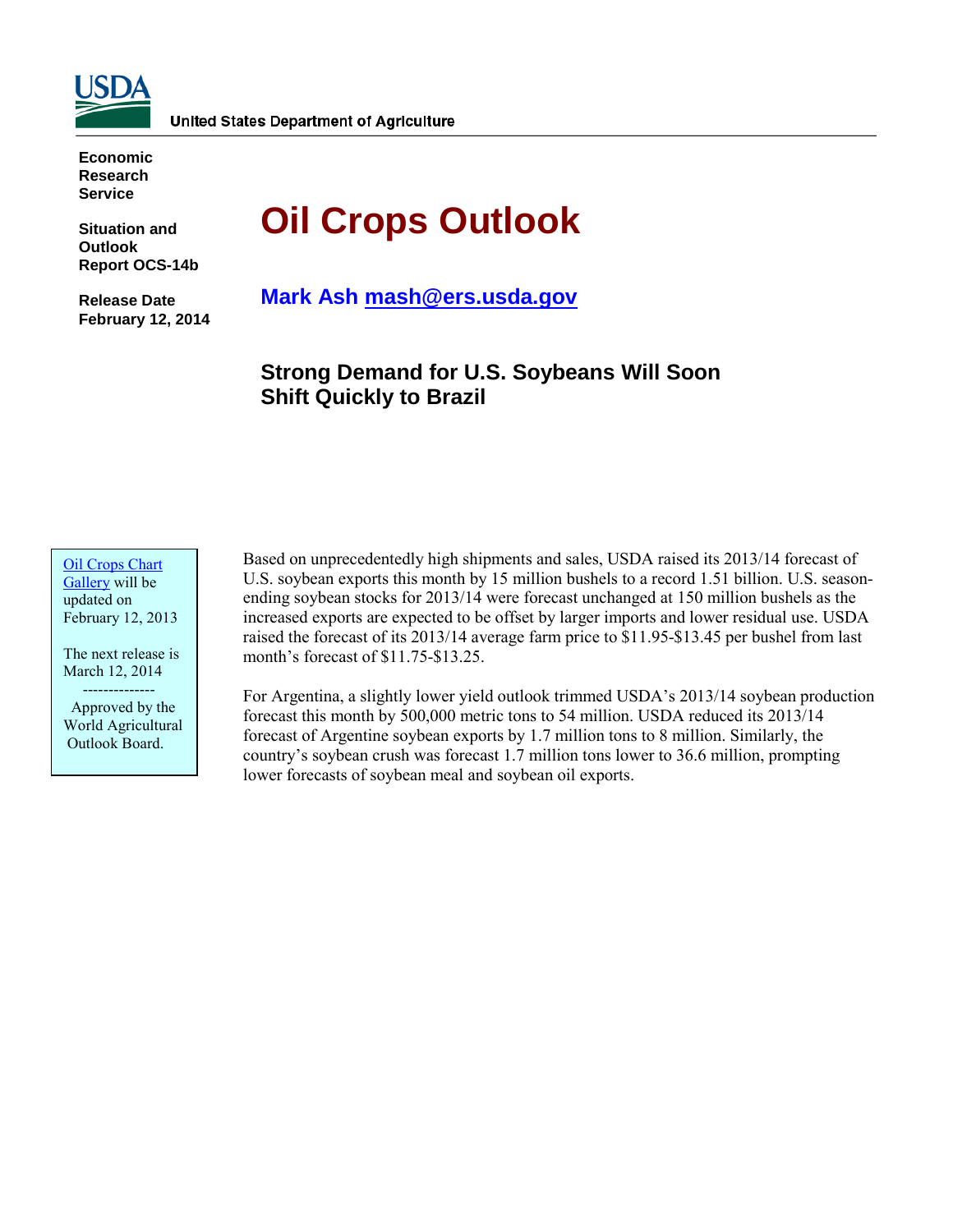## *Record High U.S. Soybean Exports Seen With Recovery in Foreign Competition Still Pending*

This month, USDA raised its forecast of U.S. soybean exports for 2013/14 by 15 million bushels to a record 1.51 billion. The signs that a significant seasonal decline in soybean exports has begun are still indiscernible. Shipments were record-high in each of the last 3 months. As of January 30, cumulative soybean export inspections totaled an all-time high 1.16 billion bushels. Despite this, outstanding export sales are also still very large (420 million bushels) with more than half of the marketing season remaining. Another indicator of the export market's continuing strength is an exceptionally large spread between soybean prices at central Illinois and Gulf export elevators, which now exceed \$1 per bushel. Once the decline in export shipments does finally occur, it could be sudden and steep. Its timing will be strongly correlated with an acceleration of soybean exports from Brazil. In line with this eventual decline, a sharp break in the Gulf price is also soon anticipated.

U.S. season-ending soybean stocks for 2013/14 were forecast unchanged at 150 million bushels. This month's higher export forecast was offset by a 5-millionbushel increase for soybean imports and a 10-million-bushel decline for the estimated residual. The residual is the statistical difference between the total estimated supply and the sum of reported uses and ending stocks. In recent years with comparably tight soybean stocks, the residual has usually been small.

The robust demand for U.S. soybeans—particularly in the export market—has provided solid support for farm prices. In most locations, cash prices are still above \$13 per bushel. Prices have stayed high in order to ration U.S. soybean stocks prior to availability of South American new-crop supplies. USDA raised the forecast of its 2013/14 average farm price to \$11.95-\$13.45 per bushel from last month's forecast of \$11.75-\$13.25.

As with soybeans, U.S. export shipments of soybean meal are still proceeding at a record pace. While the expected seasonal total would still be shy of an all-time high, 2013/14 exports are forecast 200,000 short tons higher this month to 10.9 million. U.S. exporters have benefited the most from a decline in output by Argentine processors. U.S. soybean meal sales to the Philippines and Vietnam are particularly robust. In January, soybean meal prices dipped below \$480 per short from the December-average of \$498. The year-to-date average price, however, was high enough to lead USDA to raise its 2013/14 forecast to \$425-\$465 per ton.

In contrast, domestic use of soybean meal may not be as strong as previously anticipated. USDA lowered its forecast of 2013/14 domestic disappearance this month by 200,000 tons to 29.6 million. Feed demand over the past several months has been curbed by Porcine Epidemic Diarrhea Virus, which is often fatal to pigs. Cold weather and lack of an effective vaccine have made the disease difficult to control. This is seen completely offsetting the increase in soybean meal exports, so the forecast of the domestic soybean crush is unchanged at 1.7 billion bushels.

Strong overall demand for soybean meal this year has also helped add to the supply of its joint product—soybean oil. And although first-quarter domestic demand for soybean oil was quite brisk, a sudden slowdown is likely after expiration of the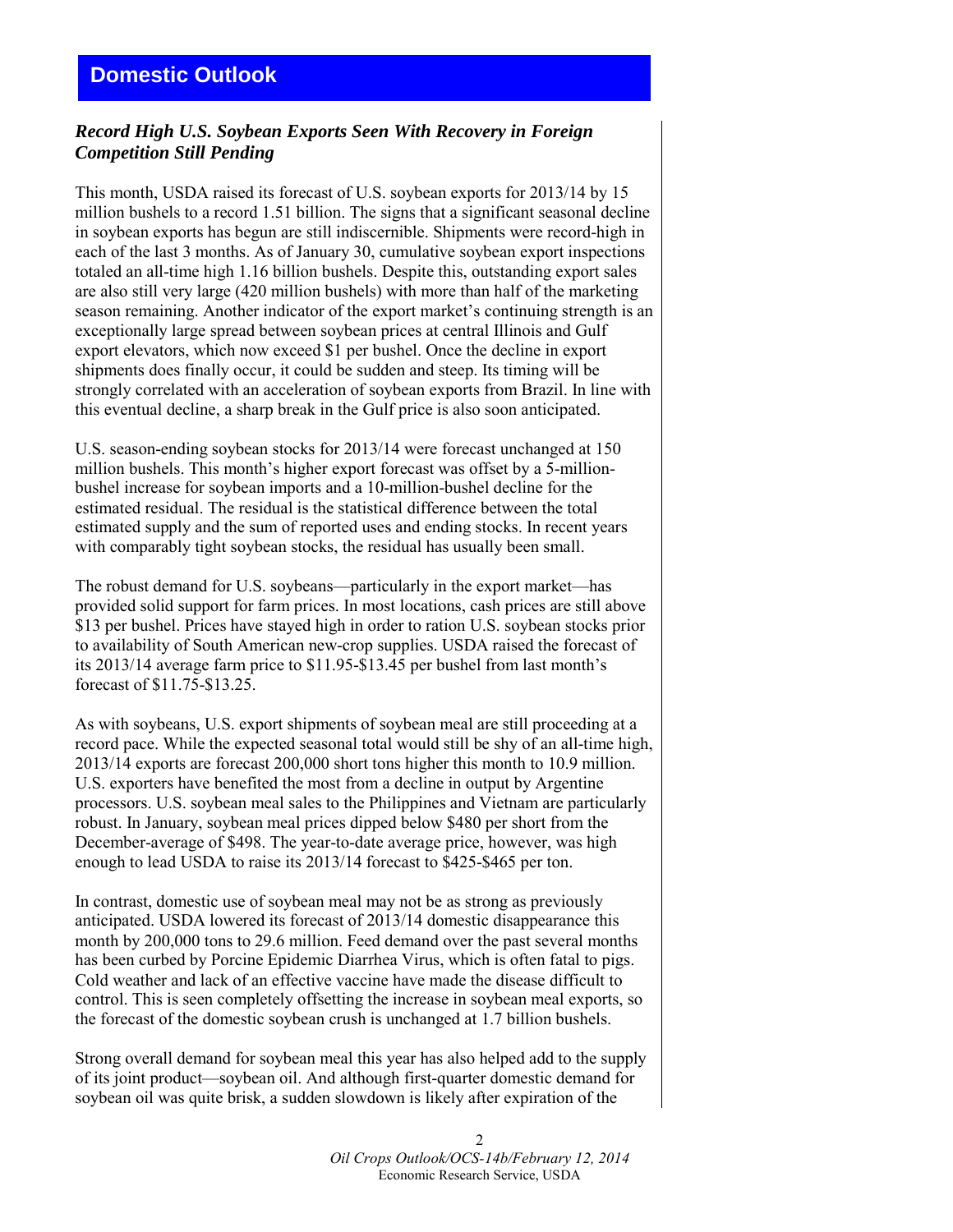biodiesel blending credit on January 1. Month-ending soybean oil stocks have started to turn back up. In January, the monthly average price for soybean oil in central Illinois fell to 34.95 cents per pound from 37.6 cents in December. USDA was prompted to lower its forecast of the 2013/14 average price to 34.5-37.5 cents per pound from 35.5-39.5 cents last month.

The plunge in domestic soybean oil prices has now made them less expensive than exports from Argentina and Brazil and considerably narrowed soybean oil's premium relative to palm oil. As a result, U.S. exports of soybean oil have recently shown considerable strength. However, they still are likely to lag well behind last year's trade, when there were uncommonly large shipments to China and India.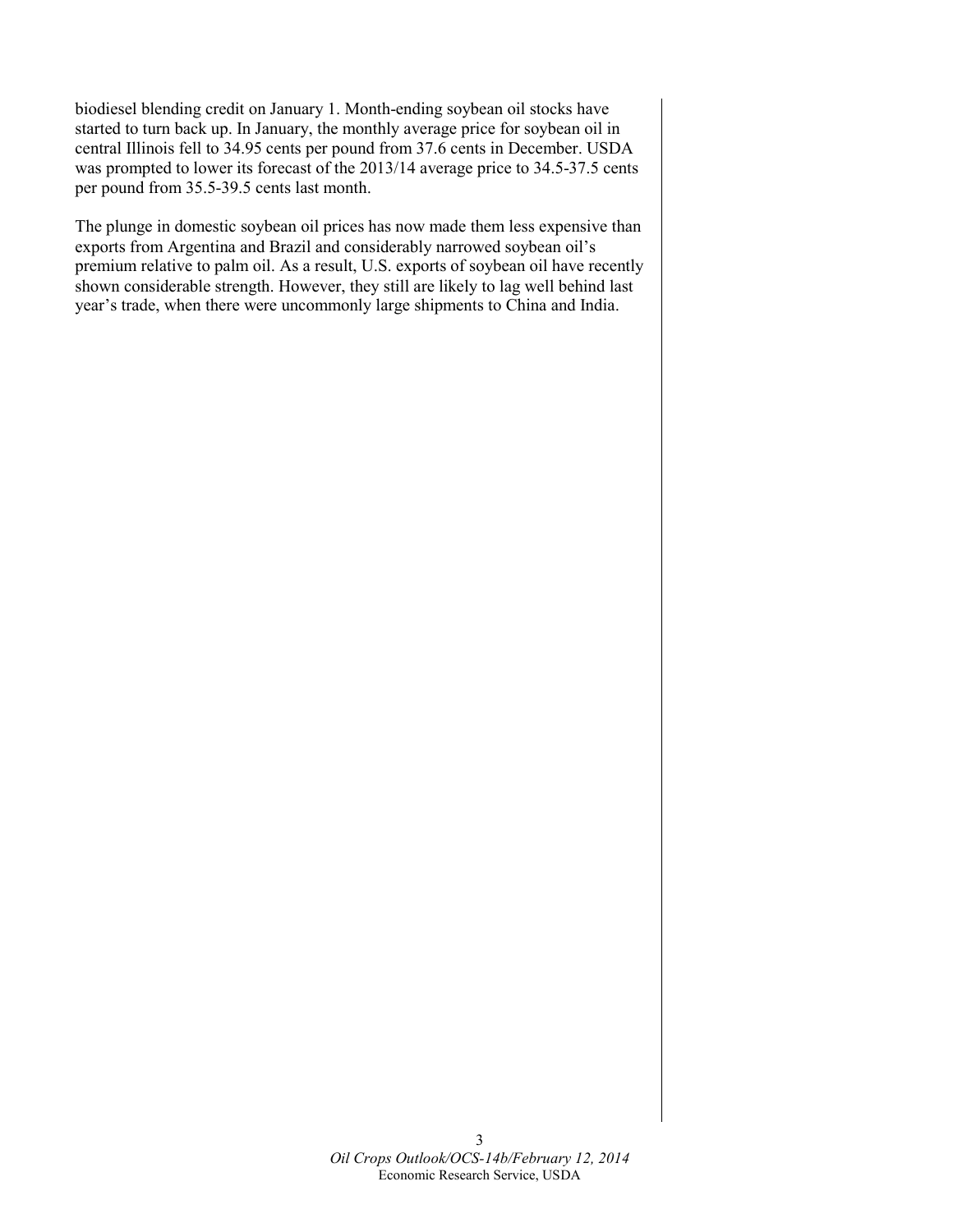## **International Outlook**

## *Hot and Dry Weather Hurts Argentine Soybean and Sunflowerseed Crops*

USDA trimmed its 2013/14 soybean production forecast for Argentina by 500,000 metric tons this month to 54 million. By the beginning of February, virtually all soybean planting in Argentina was complete. A majority of the Argentine crop was sown in November and December and is now well into flowering and pod development. For the earliest sown soybean crops, spells of high temperatures and sporadic rainfall throughout December and January likely curtailed yields. By late January, however, the crop was stabilized by improved rainfall and less extreme heat. The Argentine Ministry of Agriculture reports that 86 percent of soybeans were in good to very good condition.

In contrast, development of the Argentine sunflowerseed crop is more advanced. About 20 percent is already harvested—primarily in northern Argentina. Low yields are reported for this part of the harvest and prospects for later sown fields in southern Buenos Aires and La Pampa may be just as poor. A lower yield forecast for sunflowerseed reduced the 2013/14 production estimate by 400,000 tons this month to 2.3 million. The smaller crop forecast is expected to reduce the Argentine sunflowerseed crush in 2013/14 to 2.55 million tons, thereby reducing the export forecasts for sunflowerseed oil and meal.

## *Argentine Financial Turmoil May Signal Fundamental Changes for Agricultural Sector*

The economic situation in Argentina deteriorated sharply in January. Despite previous interventions by the Argentine Central Bank to sell dollars, it has been unable to sustain its support of the peso. Argentina's reserves of foreign currency have now declined to \$28 billion, compared to more than \$50 billion in 2011. Current dollar reserves can now cover only 4 months of the country's everyday import needs. The tenuous balance-of-payments outlook also complicates servicing the debt held by foreigners. Consequently, the official exchange rate tumbled by about one-third since early December to around 8 pesos per dollar. The Government has responded by loosening some restrictions on purchasing dollars in the country, although access to them by farmers and other businesses is still formidable.

The Argentine soybean complex is highly dependent on exports. So the peso's rate of exchange is critical as it affects the value that can be earned from foreign sales of soybeans and soybean products. Past interventions with the peso have sharply discounted the true worth of soybeans in Argentina. Unable to convert soybean sales into their true dollar value, Argentine farmers have sold crops only when necessary to pay outstanding expenses and stored the remainder. Their unsold soybean stocks serve as a critical hedge against inflation, as they hold their value in dollar terms far better than pesos in any bank account. Thus, massive stocks of soybeans have accumulated over time in tandem with Argentina's rising sown area and production.

In contrast, Argentine exports and crushing of soybeans were sluggish in recent months as buyers were unable to attract sellers. A few more old-crop sales could be encouraged by the slightly more favorable official peso rate and—with large newcrop harvests close at hand—an impending decline in prices. Even so, the official

> 4 *Oil Crops Outlook/OCS-14b/February 12, 2014*  Economic Research Service, USDA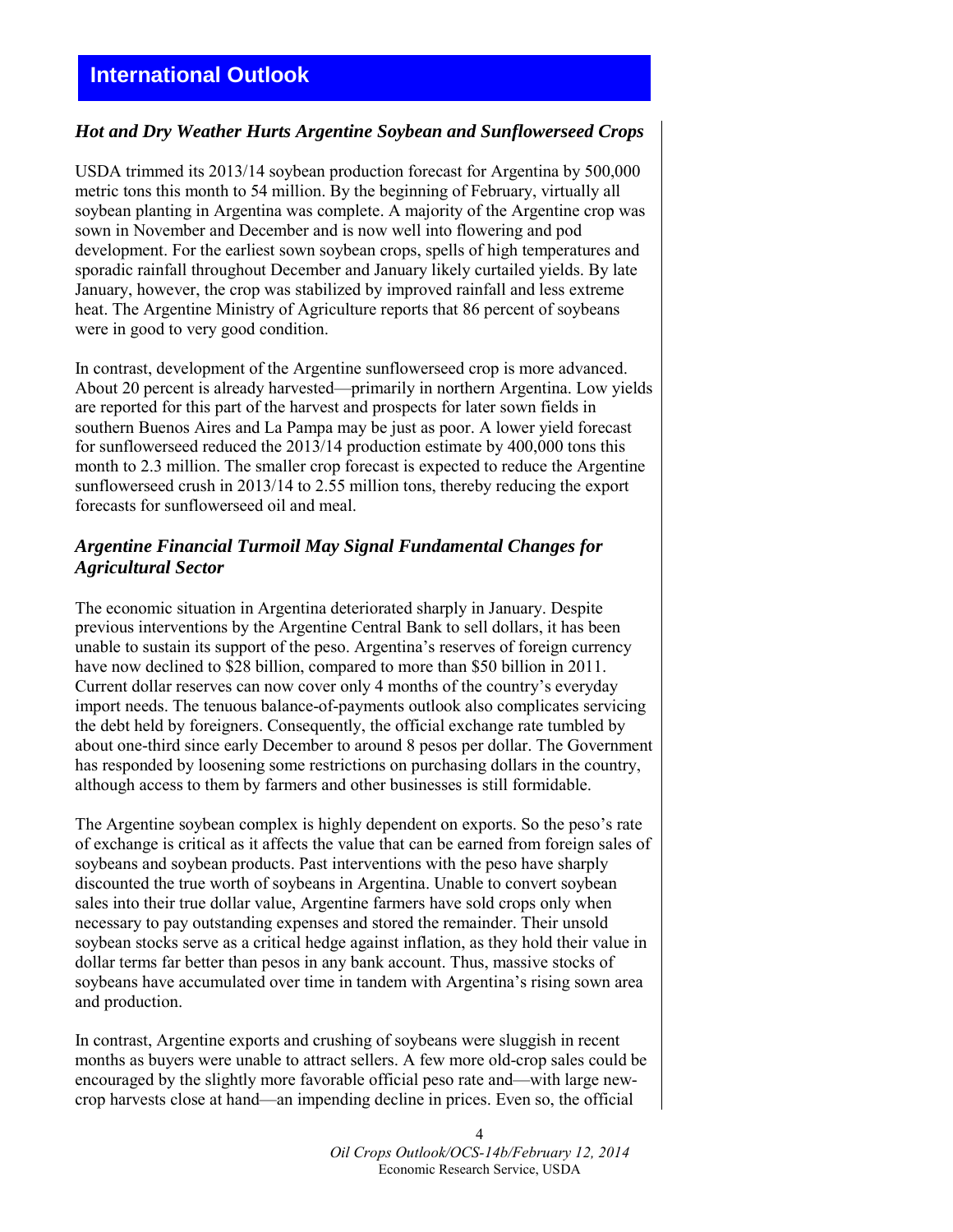rate is still overvalued by as much as 50 percent. Farmers still might wait a few weeks longer to see if the economic situation stabilizes or whether continued depreciation lies ahead.

This month, USDA reduced its 2013/14 forecast of Argentine soybean exports by 1.7 million tons to 8 million. Shipments for October-December 2013 are only marginally ahead of the 2012/13 pace, which finished at 7.7 million tons. Similarly, the country's soybean crush was forecast 1.7 million tons lower to 36.6 million. The October-December 2013 soybean crush was a modest 6 percent higher than a year earlier. With a forecast 9-percent increase for the year, some acceleration is anticipated once the harvest starts. Even with a lower forecast of soybean production, Argentine stocks may swell by October to 29.8 million tons, versus 22.4 million a year earlier. For perspective on the magnitude of these unsold stocks, they would be nearly equivalent to one-third of the entire U.S. soybean crop.

A lower crush in Argentina is seen curtailing the forecast of 2013/14 soybean meal exports by 1.6 million tons to 27.3 million. Likewise, lower supplies are expected to trim Argentine exports of soybean oil to 4.5 million tons.

## *Brazil Soybean Yields Are Extraordinarily Good*

Despite this month's reduction for Argentina, global soybean production for 2013/14 is expected 865,000 tons higher (to 287.7 million) based on better yield prospects for Brazil and Paraguay. The 2013/14 production estimate for Brazil increased 1 million tons to 90 million, led by excellent yields in Mato Grosso. As of early February, soybean harvesting was approximately 12 percent complete and on par with last year. Although soil moisture has declined recently for parts of southern Brazil, the yield gains of the Center-West are unlikely to be completely offset by any lost potential in the South.

While the economic situation in Brazil is not as dire as in Argentina, it has not been untouched by its neighbor's crisis, either, due to its status as a major trading partner. Brazil's exchange rate has depreciated 2.5 percent against the U.S. dollar since December and 8 percent since November. So, even with the pressure of an advancing harvest, soybean prices in Brazil have been supported by the weaker exchange rate.

Starting this month, an imminent decline in U.S. soybean exports and a sluggish pickup in Argentine shipments will likely accelerate the shipments from Brazil. A growing number of vessels are lining up at Brazilian ports, ready to transport newcrop supplies. Given the difficulty of acquiring more soybeans out of Argentina, Brazil's soybean exports in 2013/14 are seen ramping up quickly to a record 45 million tons. This would be 1 million tons higher than last month's forecast.

Under similarly favorable growing conditions, the soybean crop in Paraguay is also seen higher this month. Higher expected yields boosted USDA's production forecast for Paraguay by 300,000 tons to 9.3 million. All of the additional output is expected to be exported from Paraguay, which would push its soybean exports in 2013/14 to 5.8 million tons.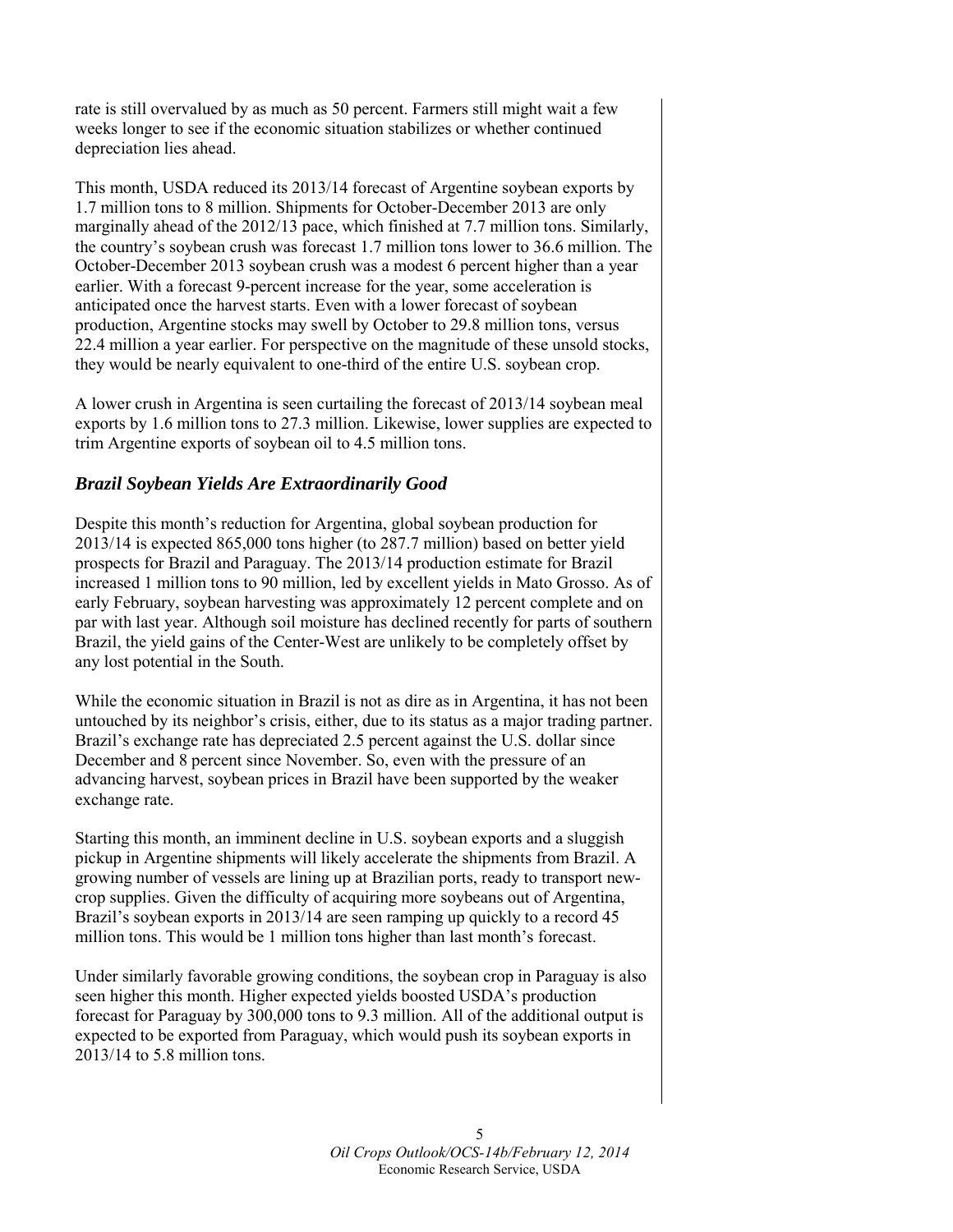### **Contact Information**

Mark Ash, 202-694-5289, mash@ers.usda.gov Verna Daniels, (202) 694-5301, vblake@ers.usda.gov

### **Subscription Information**

Subscribe to ERS e-mail notification service at http://www.ers.usda.gov/subscribe-to-ers-e-newsletters.aspx to receive timely notification of newsletter availability. Printed copies can be purchased from the USDA Order Desk by calling 1-800-363-2068 (specify the issue number)

To order printed copies of the five field crop newsletters—cotton and wool, feed, rice, oil crops, and wheat—as a series, specify series SUB-COR-4043

*Oil Crops Monthly Tables, (http://www.ers.usda.gov/publications/ocs-oil-cropsoutlook/)* 

*Oil Crops Chart Gallery, (http://www.ers.usda.gov/data-products/chart-gallery.aspx)* 

## *Data*

Monthly tables from Oil Crops Outlook are available in Excel (.xls) spreadsheets at http://www.ers.usda.gov/publications/ocs-oil-crops-outlook/. These tables contain the latest data on the production, use, imports, exports, prices, and textile trade of cotton and other fibers.

## *Recent Report*

Estimating the Substitution of Distillers' Grains for Corn and Soybean Meal in the U.S. Feed Complex http://www.ers.usda.gov/media/236568/fds11i01\_2\_.pdf.

Corn-based dry-mill ethanol production and that of its coproducts—notably distillers'dried grains with soluble (DDGS)—has surged in the past several years. The U.S. feed industry has focused on the size of this new feed source and its impact on the U.S. feed market, particularly the degree that DDGS substitute for corn and soybean meal in livestock/poultry diets and reduce ethanol's impact on the feed market. This study develops a method to estimate the potential use of U.S. DDGS and its substitutability for corn and soybean meal in U.S. feed rations.

## *Related Websites*

Oil Crops Outlook, http://usda.mannlib.cornell.edu/MannUsda/viewDocumentInfo.do?documentID=1288 WASDE, http://usda.mannlib.cornell.edu/MannUsda/viewDocumentInfo.do?documentID=1194 Oilseed Circular, http://www.fas.usda.gov/oilseeds\_arc.asp Soybeans and Oil Crops Topic, http://www.ers.usda.gov/topics/crops/soybeans-oil-crops.aspx

The U.S. Department of Agriculture (USDA) prohibits discrimination in all its programs and activities on the basis of race, color, national origin, age, disability, and, where applicable, sex, marital status, familial status, parental status, religion, sexual orientation, genetic information, political beliefs, reprisal, or because all or a part of an individual's income is derived from any public assistance program. (Not all prohibited bases apply to all programs.) Persons with disabilities who require alternative means for communication of program information (Braille, large print, audiotape, etc.) should contact USDA's TARGET Center at (202) 720-2600 (voice and TDD). To file a complaint of discrimination write to USDA, Director, Office of Civil Rights, 1400 Independence Avenue, S.W., Washington, D.C. 20250-9410 or call (800) 795- 3272 (voice) or (202) 720-6382 (TDD). USDA is an equal opportunity provider and employer.

## **E mail Notification**

Readers of ERS outlook reports have two ways they can receive an e-mail notice about release of reports and associated data.

• Receive timely notification (soon after the report is posted on the web) via USDA's Economics, Statistics and Market Information System (which is housed at Cornell University's Mann Library). Go to [http://usda.mannlib.cornell.edu/](http://usda.mannlib.cornell.edu/MannUsda/aboutEmailService.do) [MannUsda/aboutEmailService.do](http://usda.mannlib.cornell.edu/MannUsda/aboutEmailService.do) and follow the instructions to receive e-mail notices about ERS, Agricultural Marketing Service, National Agricultural Statistics Service, and World Agricultural Outlook Board products.

• Receive weekly notification (on Friday afternoon) via the ERS website. Go to http://www.ers.usda.gov/subscrib e-to-ers-e-newsletters.aspx and follow the instructions to receive notices about ERS outlook reports, Amber Waves magazine, and other reports and data products on specific topics. ERS also offers RSS (really simple syndication) feeds for all ERS products. Go to http://www.ers.usda.gov/rss/ to get started.

6 *Oil Crops Outlook*/*OCS-14b/February 12, 2014* Economic Research Service, USDA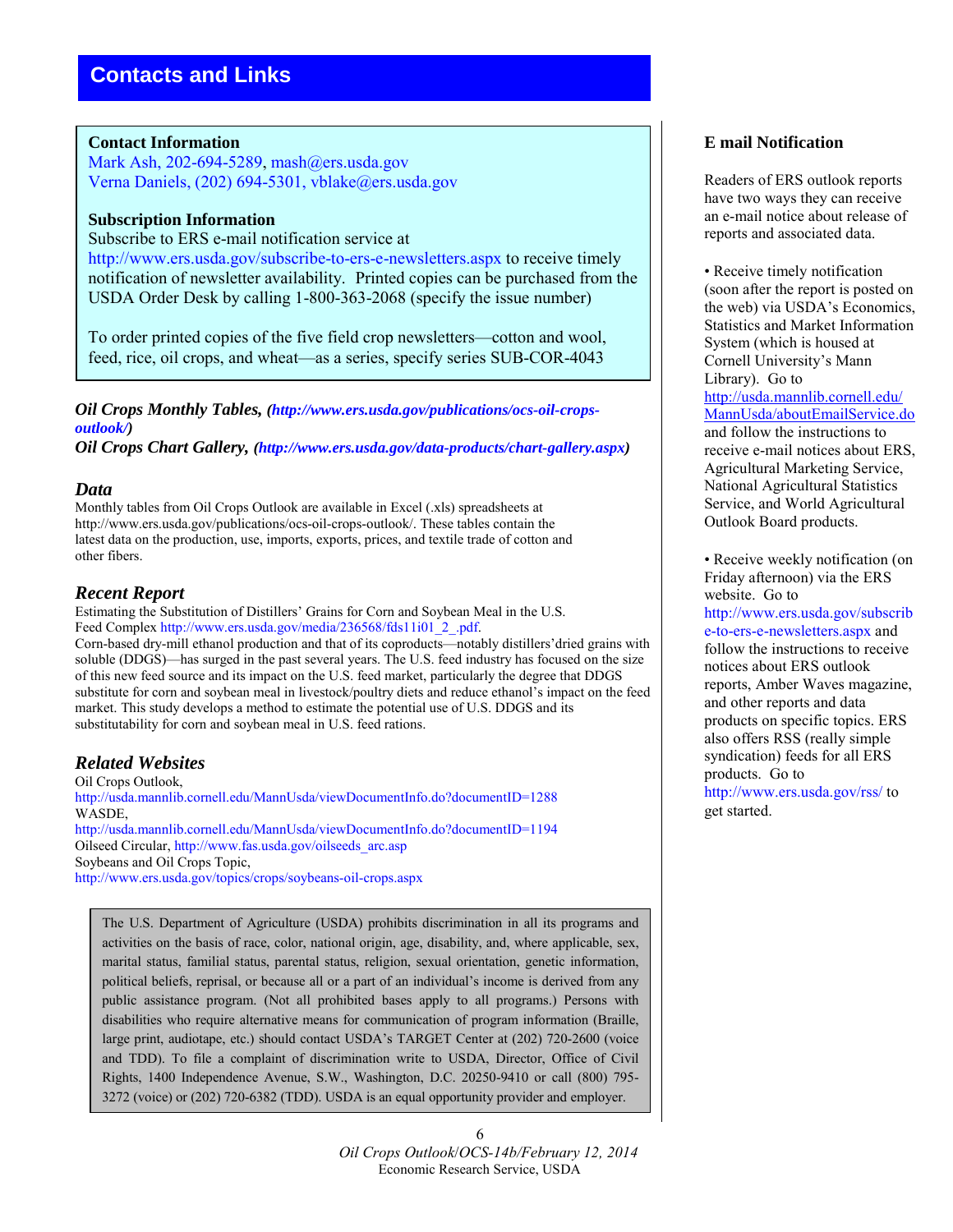#### Table 1--Soybeans: Annual U.S. supply and disappearance

|                |         | Area          | Yield      | Supply    |                    |    | Use   |       |                                       |                |       |        |
|----------------|---------|---------------|------------|-----------|--------------------|----|-------|-------|---------------------------------------|----------------|-------|--------|
| Year beginning | Planted | Harvested     |            | Beginning |                    |    |       | Crush | Seed, feed                            |                |       | Ending |
| September 1    |         |               |            | stocks    | Production Imports |    | Total |       | & residual                            | <b>Exports</b> | Total | stocks |
|                |         | Million acres | $Bu$ /acre |           |                    |    |       |       | Million bushels---------------------- |                |       |        |
| 2011/12        | 75.0    | 73.8          | 41.9       | 215       | 3.094              | 16 | 3.325 | 1.703 | 87                                    | 1.365          | 3.155 | 169    |
| 2012/13        | 77.2    | 76.2          | 39.8       | 169       | 3.034              | 36 | 3.239 | .689  | 90                                    | 1.320          | 3.099 | 141    |
| $2013/14^2$    | 76.5    | 75.9          | 43.3       | 141       | 3.289              | 30 | 3.459 | .700  | 99                                    | 1.510          | 3.309 | 150    |

#### Soybeans: Quarterly U.S. supply and disappearance

|        |                                    |                    |                              |             | Use                  |         |                         |
|--------|------------------------------------|--------------------|------------------------------|-------------|----------------------|---------|-------------------------|
|        |                                    |                    |                              | Crush, seed |                      |         | Ending                  |
| stocks |                                    |                    | Total                        | & residual  | <b>Exports</b>       | Total   | stocks                  |
|        |                                    |                    |                              |             |                      |         |                         |
|        |                                    |                    |                              |             |                      |         |                         |
|        | 3,033.6                            | 4.3                | 3,207.2                      | 622.6       | 618.4                | 1,241.1 | 1,966.2                 |
|        | $\overline{\phantom{a}}$           | 4.7                | 1,970.9                      | 447.3       | 525.6                | 972.9   | 998.0                   |
|        | $\cdots$                           | 7.8                | 1,005.9                      | 446.1       | 125.1                | 571.2   | 434.7                   |
|        | $\overline{a}$                     | 19.3               | 454.0                        | 262.9       | 50.5                 | 313.4   | 140.6                   |
|        | 3,033.6                            | 36.1               | 3.239.1                      | 1,779.0     | 1,319.6              | 3,098.5 |                         |
|        |                                    |                    |                              |             |                      |         |                         |
|        | 3,288.8                            | 11.8               | 3,441.2                      | 632.5       | 661.2                | 1,293.6 | 2,147.6                 |
|        | 169.4<br>1,966.2<br>434.7<br>140.6 | Beginning<br>998.0 | Supply<br>Production Imports |             | -Million bushels---- |         | ----------------------- |

<sup>1</sup> Estimated.<sup>2</sup> Forecast.

Sources: USDA, National Agricultural Statistics Service, *Crop Production* and *Grain Stocks* and U.S. Department of Commerce, U.S. Census Bureau, *Foreign Trade Statistics.*

Last update: 2/11/2014

#### Table 2--Soybean meal: U.S. supply and disappearance

|                          |        |                    | Supply           |        | Disappearance |                |        |        |  |  |  |
|--------------------------|--------|--------------------|------------------|--------|---------------|----------------|--------|--------|--|--|--|
| Year beginning Beginning |        |                    |                  |        |               |                |        | Ending |  |  |  |
| October 1                | stocks | Production Imports |                  | Total  | Domestic      | <b>Exports</b> | Total  | stocks |  |  |  |
|                          |        |                    | 1,000 short tons |        |               |                |        |        |  |  |  |
| 2011/12                  | 350    | 41.025             | 216              | 41.591 | 31.548        | 9.743          | 41.291 | 300    |  |  |  |
| $2012/13$ <sup>1</sup>   | 300    | 39.875             | 245              | 40.420 | 29.031        | 11.114         | 40.145 | 275    |  |  |  |
| $2013/14^2$              | 275    | 40.360             | 165              | 40.800 | 29.600        | 10.900         | 40.500 | 300    |  |  |  |

<sup>1</sup> Estimated. <sup>2</sup> Forecast.

Source: USDA, World Agricultural Outlook Board, *World Agricultural Supply and Demand Estimates.* Last update: 2/11/2014

#### Table 3--Soybean oil: U.S. supply and disappearance

|                |           |                    | Supply |        |                |           |        |                |        |        |
|----------------|-----------|--------------------|--------|--------|----------------|-----------|--------|----------------|--------|--------|
| Year beginning | Beginning | Production Imports |        | Total  |                | Domestic  |        | <b>Exports</b> | Total  | Ending |
| October 1      | stocks    |                    |        |        | Total          | Biodiesel | Food   |                |        | stocks |
|                |           |                    |        |        | Million pounds |           |        |                |        |        |
| 2011/12        | 2.425     | 19.740             | 149    | 22,315 | 18,311         | 4.874     | 13.437 | 1.464          | 19.775 | 2,540  |
| 2012/13        | 2.540     | 19,820             | 196    | 22,556 | 18,686         | 4.617     | 14.069 | 2.164          | 20,851 | 1,705  |
| $2013/14^2$    | 1.705     | 19,840             | 200    | 21,745 | 18,550         | 5,200     | 13,350 | 1,450          | 20.000 | 1,745  |

<sup>1</sup> Estimated. <sup>2</sup> Forecast.

Source: USDA, World Agricultural Outlook Board, *World Agricultural Supply and Demand Estimates.*

Last update: 2/11/2014

7 *Oil Crops Outlook/OCS-14b/February 12, 2014*  Economic Research Service, USDA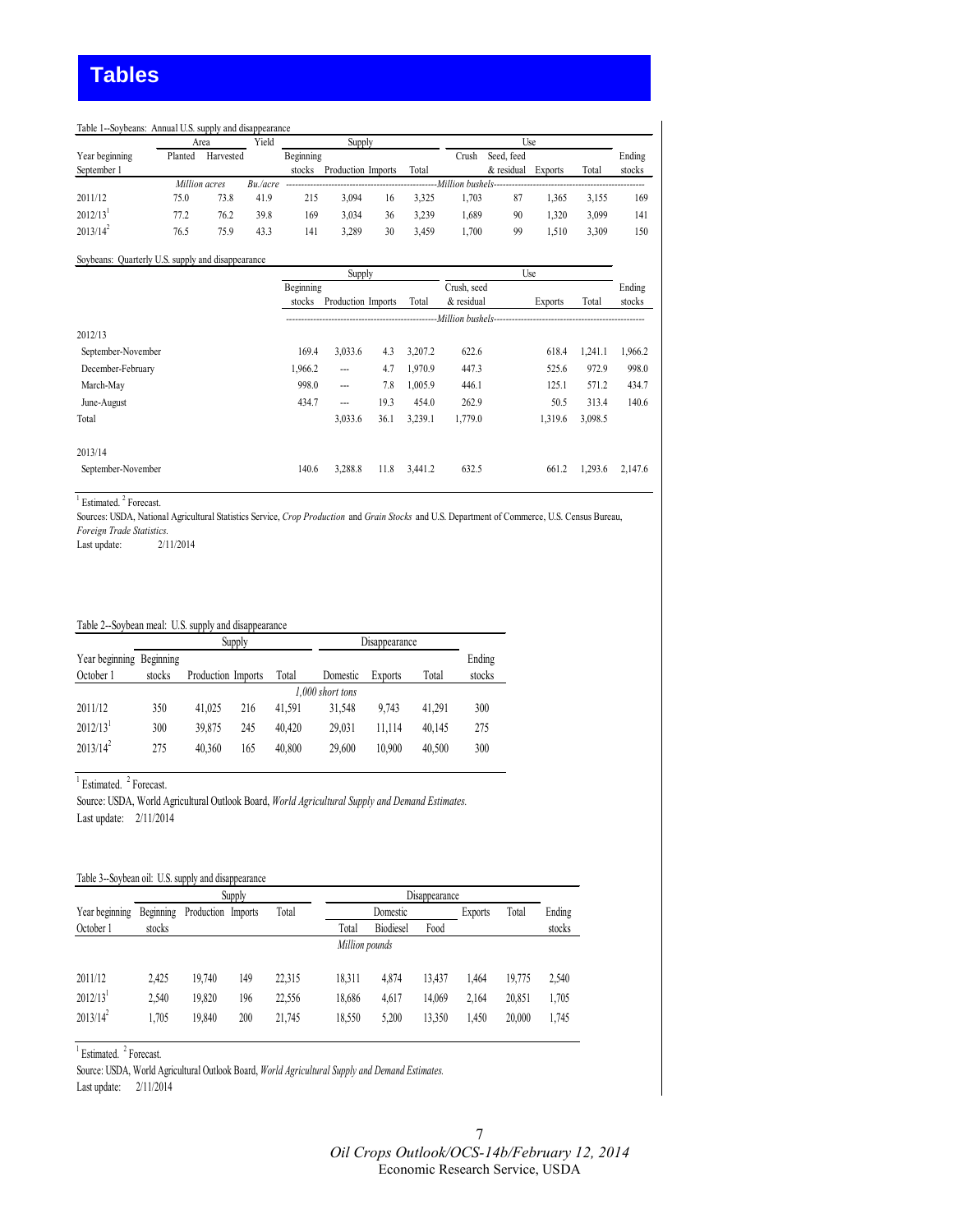#### Table 4--Cottonseed: U.S. supply and disappearance

|                |           |            | Supply  |       |                  | Disappearance |         |       |       |        |
|----------------|-----------|------------|---------|-------|------------------|---------------|---------|-------|-------|--------|
| Year beginning | Beginning |            |         |       |                  |               |         |       |       | Ending |
| August 1       | stocks    | Production | Imports | Total |                  | Crush         | Exports | Other | Total | stocks |
|                |           |            |         |       | 1.000 short tons |               |         |       |       |        |
| 2011/12        | 618       | 5.370      | 72      | 6,059 |                  | 2.400         | 133     | 3.096 | 5.629 | 430    |
| 2012/13        | 430       | 5,666      |         | 6,096 |                  | 2.500         | 191     | 2.913 | 5.604 | 492    |
| $2013/14^2$    | 492       | 4.406      | 100     | 4.998 |                  | 2.200         | 200     | 2,165 | 4,565 | 433    |

<sup>1</sup> Estimated. <sup>2</sup> Forecast.

Sources: USDA*,* National Agricultural Statistics Service, *Crop Production* and U.S. Department of Commerce, U.S. Census Bureau, *Foreign Trade Statistics.*

#### Table 5--Cottonseed meal: U.S. supply and disappearance

|                        |           |            | Supply   |                  | Disappearance |                |       |        |
|------------------------|-----------|------------|----------|------------------|---------------|----------------|-------|--------|
| Year beginning         | Beginning |            |          |                  |               |                |       | Ending |
| October 1              | stocks    | Production | Imports  | Total            | Domestic      | <b>Exports</b> | Total | stocks |
|                        |           |            |          | 1,000 short tons |               |                |       |        |
| 2011/12                | 45        | 1.090      | $\theta$ | 1,135            | 982           | 103            | 1,085 | 50     |
| $2012/13$ <sup>1</sup> | 50        | 1,125      | 0        | 1,175            | 1.012         | 113            | 1,125 | 50     |
| $2013/14^2$            | 50        | 990        | 0        | 1.040            | 887           | 103            | 990   | 50     |

<sup>1</sup> Estimated. <sup>2</sup> Forecast.

Source: USDA, Foreign Agricultural Service, *PS&D Online.*

#### Table 6--Cottonseed oil: U.S. supply and disappearance

|                        |           |            | Supply  |                |          | Disappearance  |       |        |
|------------------------|-----------|------------|---------|----------------|----------|----------------|-------|--------|
| Year beginning         | Beginning |            |         |                |          |                |       | Ending |
| October 1              | stocks    | Production | Imports | Total          | Domestic | <b>Exports</b> | Total | stocks |
|                        |           |            |         | Million pounds |          |                |       |        |
|                        |           |            |         |                |          |                |       |        |
| 2011/12                | 165       | 755        | 10      | 930            | 572      | 259            | 830   | 100    |
| $2012/13$ <sup>1</sup> | 100       | 800        | 20      | 920            | 599      | 221            | 820   | 100    |
| $2013/14^2$            | 100       | 695        | 0       | 795            | 485      | 210            | 695   | 100    |

<sup>1</sup> Estimated. <sup>2</sup> Forecast.

Source: USDA, Foreign Agricultural Service, *PS&D Online.*

#### Table 7--Peanuts: U.S. supply and disappearance

|                |         | Area          | Yield       |           | Supply     |         |       | Disappearance  |       |          |                |       |        |
|----------------|---------|---------------|-------------|-----------|------------|---------|-------|----------------|-------|----------|----------------|-------|--------|
| Year beginning | Planted | Harvested     |             | Beginning |            |         |       | Domestic       |       | Seed &   |                |       | Ending |
| August 1       |         |               |             | stocks    | Production | Imports | Total | food           | Crush | residual | <b>Exports</b> | Total | stocks |
|                |         | $1.000$ acres | Pounds/acre |           |            |         |       | Million pounds |       |          |                |       |        |
|                |         |               |             |           |            |         |       |                |       |          |                |       |        |
| 2011/12        | 1.141   | 1,081         | 3.386       | .516      | 3,659      | 254     | 5,428 | 2,805          | 604   | 470      | 546            | 4.425 | 1,003  |
| 2012/13        | .638    | .604          | 4.217       | ,003      | 6,763      | 119     | 7,885 | 2,735          | 656   | 528      | . 195          | 5.115 | 2.771  |
| $2013/14^2$    | .067    | .042          | 4,006       | 2,771     | 4,174      | 65      | 7.010 | 2,865          | 650   | 428      | 775            | 4,718 | 2,292  |

<sup>1</sup> Estimated. <sup>2</sup> Forecast.

Sources: USDA, National Agricultural Statistics Service, *Crop Production* and *Peanut Stocks and Processing,* and U.S. Department of Commerce,

U.S. Census Bureau, *Foreign Trade Statistics.*

Last update: 2/11/2014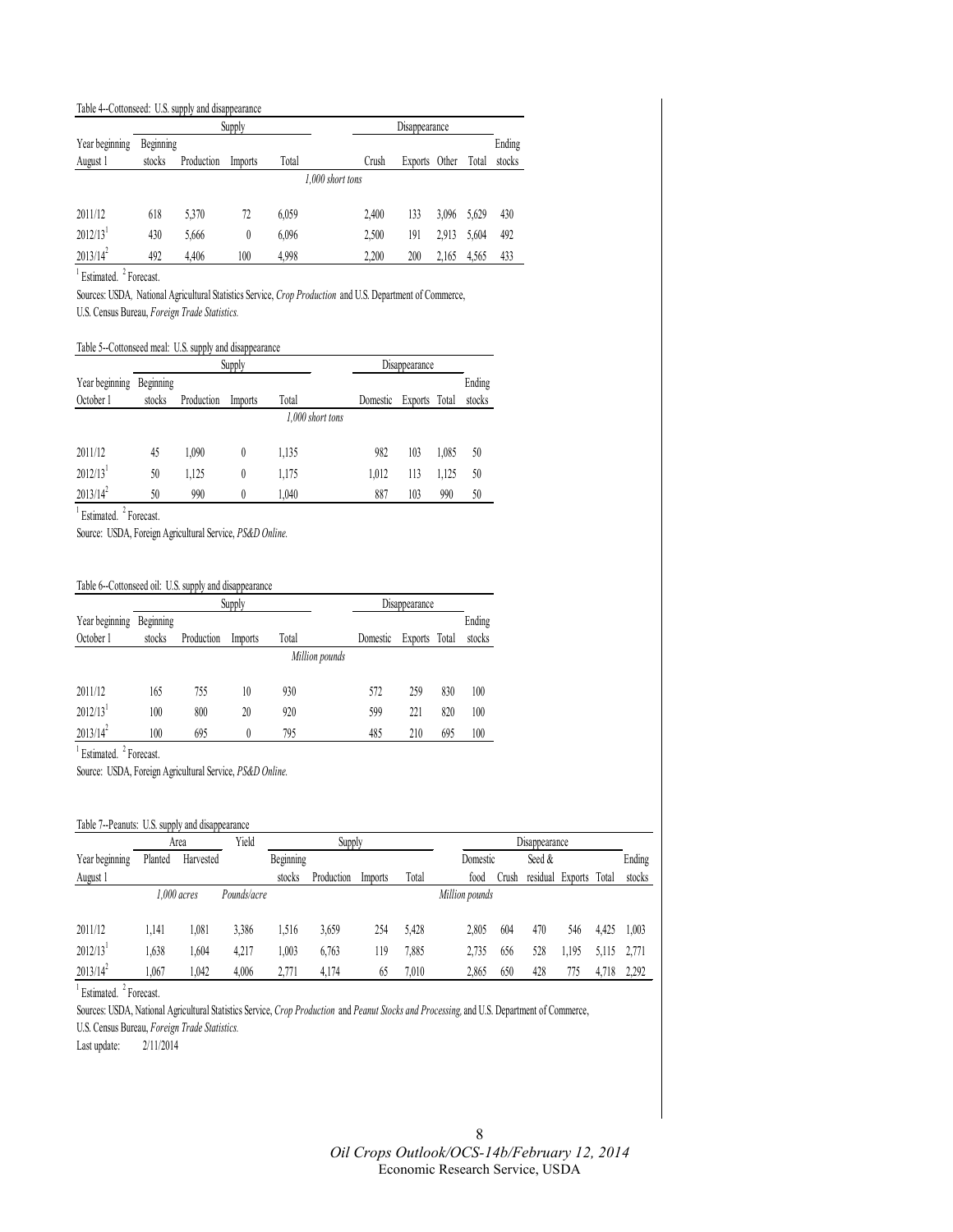| Marketing              | Soybeans <sup>2</sup> |              | Cottonseed <sup>3</sup> Sunflowerseed <sup>2</sup> | Canola <sup>4</sup> | Peanuts <sup>3</sup>                | Flaxseed <sup>4</sup> |
|------------------------|-----------------------|--------------|----------------------------------------------------|---------------------|-------------------------------------|-----------------------|
| year                   |                       |              |                                                    |                     |                                     |                       |
|                        | \$/bushel             | \$/short ton | \$/cwt.                                            | \$/cwt.             | Cents/pound                         | \$/bushel             |
|                        |                       |              |                                                    |                     |                                     |                       |
| 2003/04                | 7.34                  | 117.00       | 12.10                                              | 10.60               | 19.30                               | 5.88                  |
| 2004/05                | 5.74                  | 107.00       | 13.70                                              | 10.70               | 18.90                               | 8.07                  |
| 2005/06                | 5.66                  | 96.00        | 12.10                                              | 9.62                | 17.30                               | 5.94                  |
| 2006/07                | 6.43                  | 111.00       | 14.50                                              | 11.90               | 17.70                               | 5.80                  |
| 2007/08                | 10.10                 | 162.00       | 21.70                                              | 18.30               | 20.50                               | 13.00                 |
| 2008/09                | 9.97                  | 223.00       | 21.80                                              | 18.70               | 23.00                               | 12.70                 |
| 2009/10                | 9.59                  | 158.00       | 15.10                                              | 16.20               | 21.70                               | 8.15                  |
| 2010/11                | 11.30                 | 161.00       | 23.30                                              | 19.30               | 22.50                               | 12.20                 |
| 2011/12                | 12.50                 | 260.00       | 29.10                                              | 24.00               | 31.80                               | 13.90                 |
| 2012/13                | 14.40                 | 252.00       | 25.40                                              | 26.50               | 30.10                               | 13.80                 |
| $2013/14$ <sup>1</sup> | 11.95-13.45 230-270   |              | 20.15-22.65                                        |                     | 18.05-20.55 22.75-25.25 13.25-14.75 |                       |
|                        |                       |              |                                                    |                     |                                     |                       |
| 2012/13                |                       |              |                                                    |                     |                                     |                       |
| September              | 14.30                 | 254.00       | 28.90                                              | 26.50               | 35.20                               | 13.30                 |
| October                | 14.20                 | 254.00       | 26.30                                              | 27.00               | 33.70                               | 13.60                 |
| November               | 14.30                 | 255.00       | 26.70                                              | 26.70               | 32.60                               | 14.10                 |
| December               | 14.30                 | 252.00       | 24.80                                              | 27.10               | 36.90                               | 13.80                 |
| January                | 14.30                 | 249.00       | 26.30                                              | 26.80               | 31.20                               | 13.70                 |
| February               | 14.60                 | 217.00       | 26.10                                              | 27.80               | 28.20                               | 14.30                 |
| March                  | 14.60                 | NA           | 24.60                                              | 27.30               | 27.80                               | 14.40                 |
| April                  | 14.40                 | NA           | 24.80                                              | 27.50               | 26.80                               | 14.90                 |
| May                    | 14.90                 | NA           | 24.00                                              | 28.00               | 27.10                               | 15.40                 |
| June                   | 15.10                 | NA           | 24.40                                              | 27.40               | 27.00                               | 15.20                 |
| July                   | 15.30                 | NA           | 23.70                                              | 26.20               | 24.20                               | 15.10                 |
| August                 | 14.10                 | NA           | 23.70                                              | 22.20               | 25.10                               | 14.90                 |
|                        |                       |              |                                                    |                     |                                     |                       |
| 2013/14                |                       |              |                                                    |                     |                                     |                       |
| September              | 13.30                 | 190.00       | 22.60                                              | 20.70               | 25.50                               | 13.10                 |
| October                | 12.50                 | 281.00       | 23.00                                              | 21.00               | 26.00                               | 13.50                 |
| November               | 12.70                 | 248.00       | 20.80                                              | 20.40               | 26.60                               | 13.40                 |
| December               | 13.00                 | 246.00       | 18.80                                              | 21.20               | 24.60                               | 13.50                 |
| January <sup>1</sup>   | 13.00                 | 230.00       | 20.30                                              | 18.00               | 25.70                               | <b>NA</b>             |

Table 8--Oilseed prices received by U.S. farmers

<sup>1</sup> Preliminary. <sup>2</sup> September-August. <sup>3</sup> August-July. <sup>4</sup> July-June.

NA = Not available. cwt.=hundredweight.

Source: USDA, National Agricultural Statistics Service, *Agricultural Prices.* 

Last update: 2/11/2014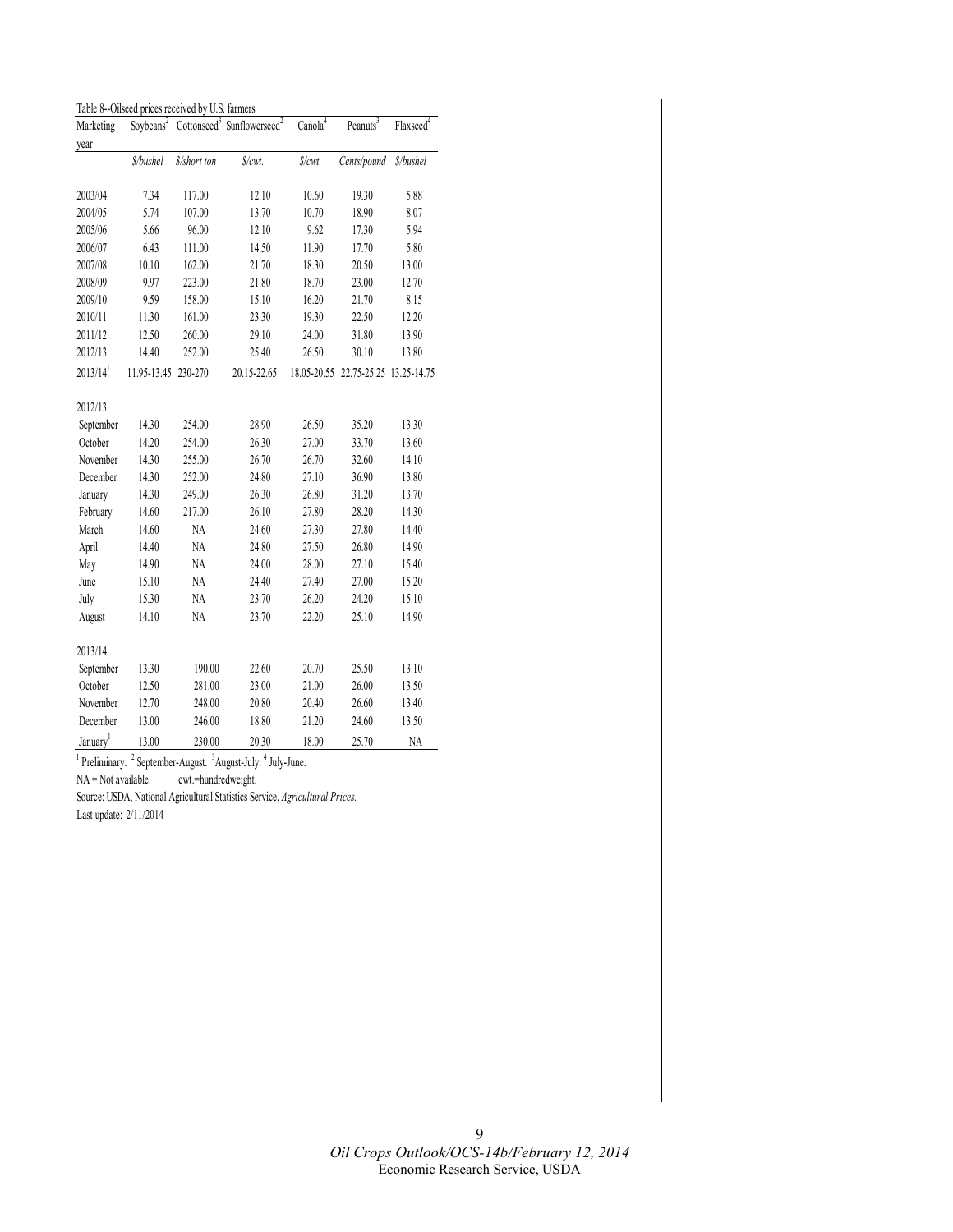| Marketing              | Soybean          |                    | Cottonseed Sunflowerseed            | Canola           | Peanut           | Corn             | Lard <sup>6</sup> | Edible                 |
|------------------------|------------------|--------------------|-------------------------------------|------------------|------------------|------------------|-------------------|------------------------|
| year                   | oil <sup>2</sup> | $oil$ <sup>3</sup> | $\left[$ oil $\right]$ <sup>4</sup> | oil <sup>4</sup> | oil <sup>5</sup> | oil <sup>6</sup> |                   | $t$ allow <sup>6</sup> |
|                        |                  |                    |                                     | Cents/pound      |                  |                  |                   |                        |
| 2003/04                | 29.97            | 31.21              | 33.42                               | 33.76            | 60.84            | 28.43            | 26.13             | 22.37                  |
| 2004/05                | 23.01            | 28.01              | 43.71                               | 30.78            | 53.63            | 27.86            | 21.80             | 18.48                  |
| 2005/06                | 23.41            | 29.47              | 40.64                               | 31.00            | 44.48            | 25.18            | 21.74             | 18.16                  |
| 2006/07                | 31.02            | 35.70              | 58.03                               | 40.57            | 52.99            | 31.80            | 28.43             | 27.32                  |
| 2007/08                | 52.03            | 73.56              | 91.15                               | 65.64            | 94.53            | 69.40            | 40.85             | 41.68                  |
| 2008/09                | 32.16            | 37.10              | 50.24                               | 39.54            | 78.49            | 32.75            | 26.72             | 25.47                  |
| 2009/10                | 35.95            | 40.27              | 52.80                               | 42.88            | 59.62            | 39.29            | 31.99             | 32.26                  |
| 2010/11                | 53.20            | 54.50              | 86.12                               | 58.68            | 77.24            | 60.76            | 51.52             | 51.34                  |
| 2011/12                | 51.90            | 53.22              | 83.20                               | 57.19            | 100.15           | 56.09            | 48.11             | 50.33                  |
| 2012/13                | 47.13            | 48.60              | 65.87                               | 56.17            | 91.83            | 46.66            | 39.64             | 43.24                  |
| $2013/14$ <sup>1</sup> | 34.5-37.5        | 39.0-42.0          | 54.5-57.5                           | 39.5-42.5        | 72.0-75.0        | 36.5-39.5        | 38.0-41.0         | 35.0-38.0              |
| 2012/13                |                  |                    |                                     |                  |                  |                  |                   |                        |
| October                | 49.31            | 51.31              | 74.00                               | 57.50            | 103.00           | 54.75            | 51.60             | 42.27                  |
| November               | 46.27            | 49.05              | 70.30                               | 58.20            | 99.90            | 51.93            | 57.00             | 37.15                  |
| December               | 47.16            | 50.06              | 67.50                               | 57.13            | 98.56            | 50.63            | NA                | 40.92                  |
| January                | 48.85            | 50.94              | 65.25                               | 57.19            | 96.75            | 52.06            | 52.45             | 43.50                  |
| February               | 49.33            | 51.56              | 65.00                               | 59.38            | 86.00            | 51.71            | 45.56             | 41.93                  |
| March                  | 48.62            | 50.20              | 64.60                               | 58.95            | 79.05            | 47.76            | <b>NA</b>         | 45.00                  |
| April                  | 49.28            | 49.94              | 64.00                               | 60.44            | 77.50            | 47.06            | 43.50             | 43.50                  |
| May                    | 49.31            | 49.75              | 64.00                               | 60.45            | 80.00            | 45.23            | 44.50             | 43.86                  |
| June                   | 47.84            | 48.25              | 64.00                               | 57.50            | 82.75            | 42.50            | 48.50             | 48.44                  |
| July                   | 45.19            | 46.19              | 64.00                               | 53.25            | 84.00            | 38.91            | 53.25             | 49.13                  |
| August                 | 42.33            | 43.10              | 64.00                               | 48.05            | 83.00            | 38.93            | 56.89             | 43.18                  |
| September              | 42.12            | 42.81              | 63.75                               | 46.00            | 82.00            | 38.46            | 64.78             | 40.02                  |
| 2013/14                |                  |                    |                                     |                  |                  |                  |                   |                        |
| October                | 39.66            | 41.19              | 60.50                               | 44.88            | 81.00            | 37.85            | 43.00             | 33.17                  |
| November               | 39.58            | 42.05              | 57.40                               | 45.05            | 78.70            | 38.79            | 48.00             | 38.88                  |
| December               | 37.63            | 43.19              | 57.00                               | 42.63            | 75.38            | 38.31            | 41.50             | 39.62                  |
| January <sup>1</sup>   | 34.95            | 47.10              | 57.00                               | 39.75            | 65.70            | 38.79            | 33.00             | 35.84                  |

<sup>1</sup> Preliminary. <sup>2</sup> Decatur, IL. <sup>3</sup> PBSY Greenwood, MS. <sup>4</sup> Midwest. <sup>5</sup> Southeast mills. <sup>6</sup> Chicago.  $NA = Not available.$ 

Sources: USDA, Agricultural Marketing Service, *Monthly Feedstuff Prices* and *Milling and Baking News.*  Last update: 2/11/2014